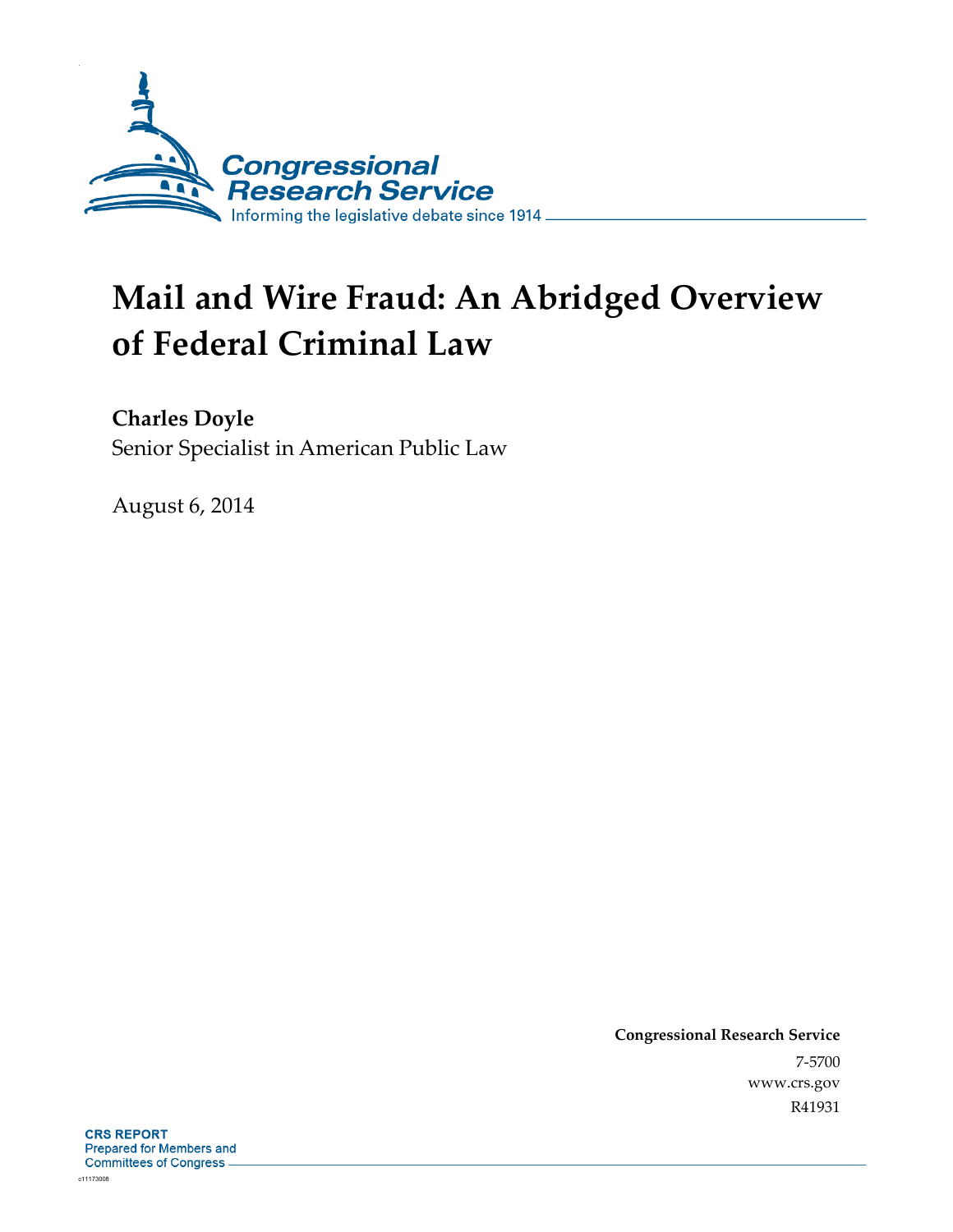#### **Summary**

.

It is a federal crime to devise a scheme to defraud another of property, when either mail or wire communications are used in furtherance of the scheme, 18 U.S.C. 1341, 1343. Mail or wire fraud includes schemes to defraud another of honest services, when the scheme involves bribery or a kick back, 18 U.S.C. 1346; *Skilling v. United States*, 130 S.Ct. 2896 (2010). In order to convict, the government must prove beyond a reasonable doubt that the defendant (1) used either mail or wire communications in the foreseeable furtherance, (2) of a scheme to defraud, (3) involving a material deception, (4) with the intent to deprive another of, (5) either property or honest services.

Offenders face the prospect of imprisonment for not more than 20 years, a fine of not more than \$250,000 (not more than \$500,000 for organizations), an order to pay victim restitution, and the confiscation of any property realized from the offense.

Misconduct that constitutes mail or wire fraud may also constitute a violation of one or more other federal crimes. Principal among these are predicate offense crimes, frauds based on jurisdictional factors other than use of mail or wire communications, and other honest services frauds in the form of bribery or kickbacks. The other federal bribery and kickback offenses include bribery of public officials, federal program bribery, extortion under color of official right, and Medicare/Medicaid kickbacks. Mail and wire fraud are money laundering and racketeering predicate offenses. Numbered among the fraud offenses based on other jurisdiction grounds are the false claims and false statement offenses, bank fraud, health care fraud, securities fraud, and foreign labor contracting fraud.

This is an abridged version of CRS Report R41930, *Mail and Wire Fraud: A Brief Overview of Federal Criminal Law*, by Charles Doyle, without the footnotes, appendix, quotation marks, or citations to authority found in the longer version. Related CRS reports include CRS Report R40852, *Deprivation of Honest Services as a Basis for Federal Mail and Wire Fraud Convictions*, by Charles Doyle.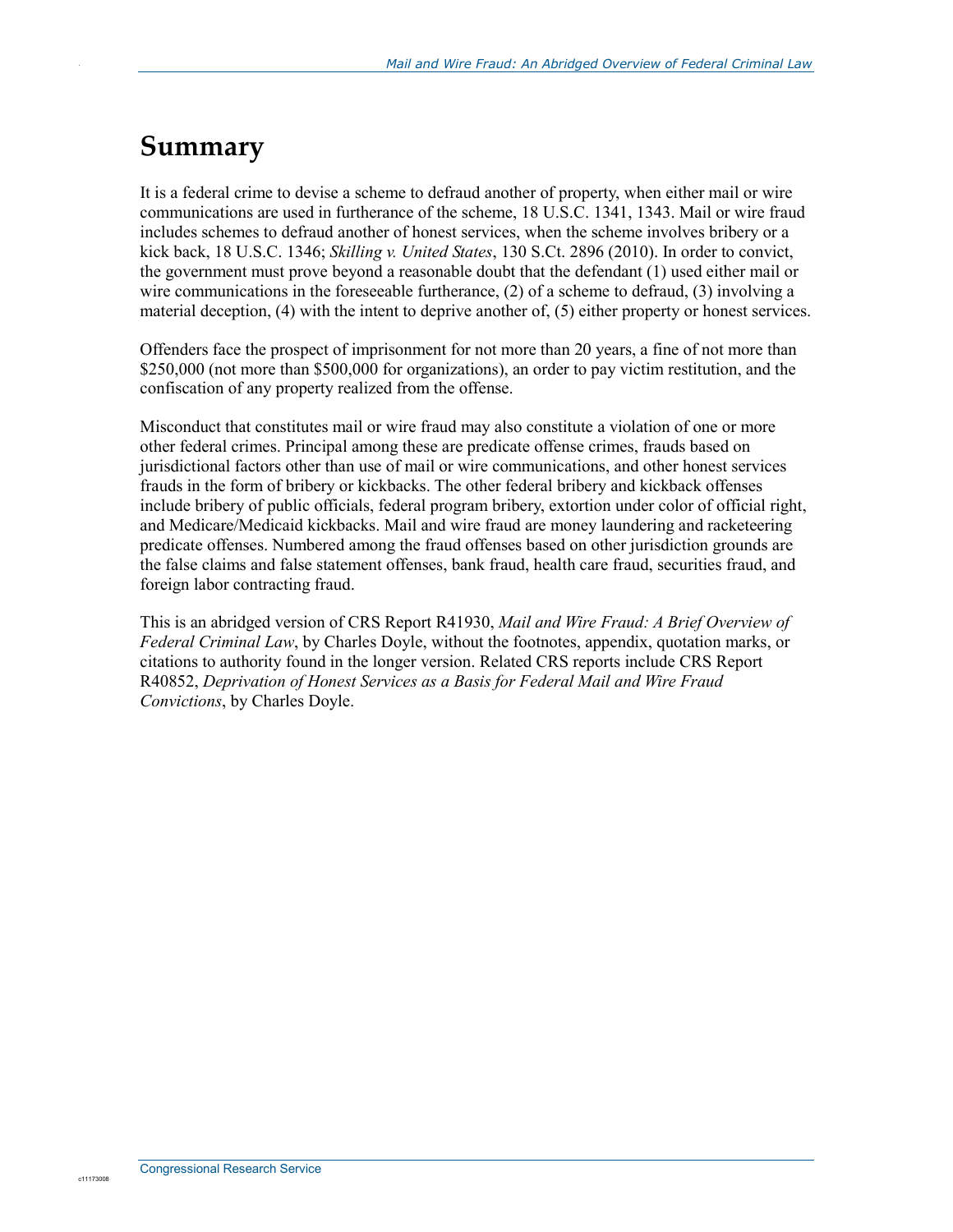# **Contents**

#### Contacts

|--|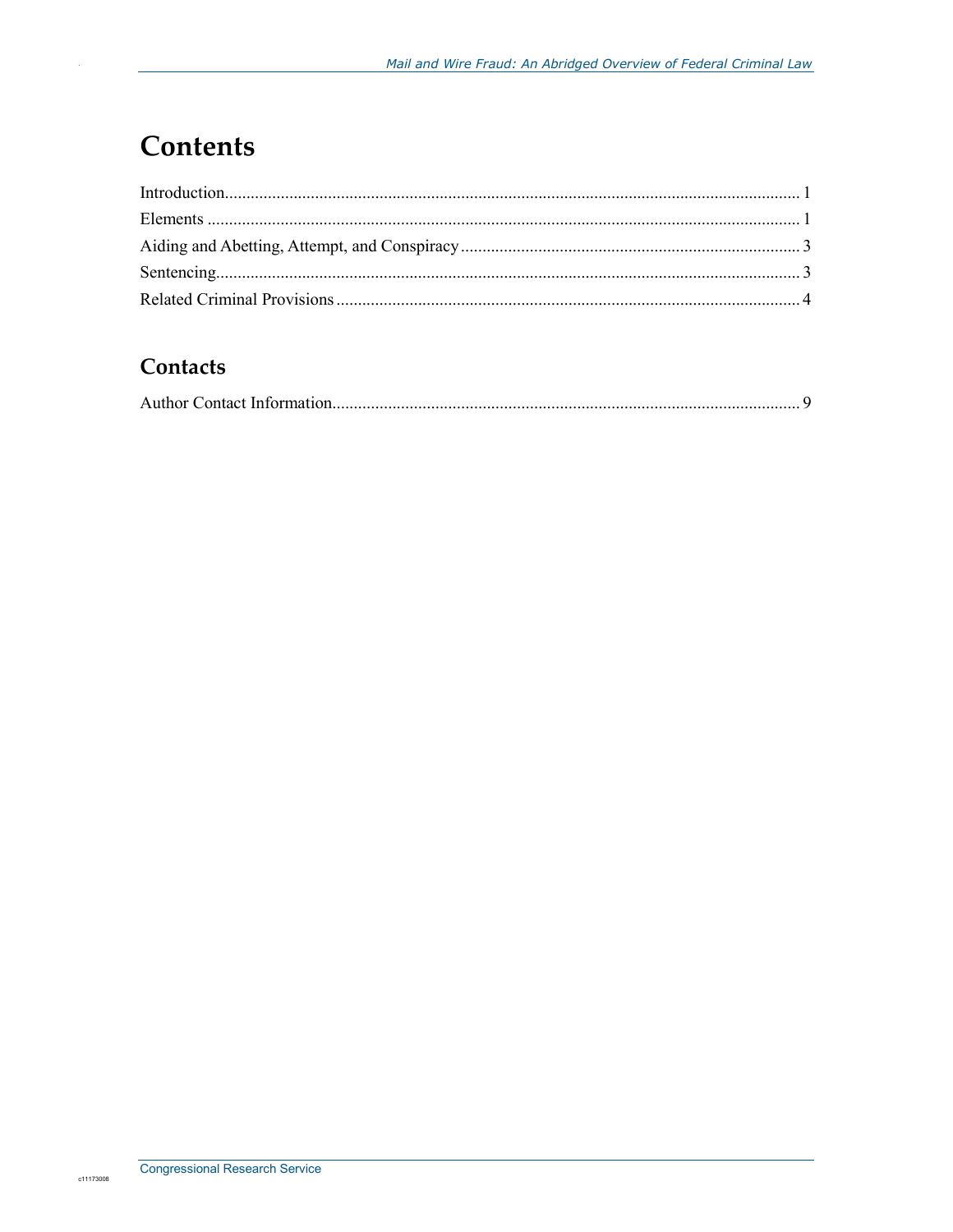## **Introduction**

.

The federal mail and wire fraud statutes outlaw schemes to defraud that involve the use of mail or wire communications. Both condemn fraudulent conduct that may also come within the reach of other federal criminal statutes. Both may serve as racketeering and money laundering predicate offenses. Both are punishable by imprisonment for not more than 20 years; for not more than 30 years, if the victim is a financial institution or the offense is committed in the context of major disaster or emergency. Both entitle their victims to restitution. Both may result in the forfeiture of property.

### **Elements**

The mail and wire fraud statutes are essentially the same, except for the medium associated with the offense—the mail in the case of mail fraud and wire communication in the case of wire fraud. As a consequence, the interpretation of one is ordinarily considered to apply to the other. In construction of the terms within the two, the courts will frequently abbreviate or adjust their statement of the elements of a violation to focus on the questions at issue before them. As treatment of the individual elements makes clear, however, there seems little dispute that conviction requires the government to prove:

- 1. the use of either mail or wire communications in the foreseeable furtherance
- 2. of a scheme to defraud
- 3. involving a material deception
- 4. with the intent to deprive another of
- 5. either property or honest services.

**Use of Mail or Wire Communications:** The wire fraud statute applies to anyone who transmits or causes to be transmitted by wire, radio, or television communication in interstate or foreign commerce any writings for the purpose executing a scheme or artifice. The mail fraud statute is similarly worded and applies to anyone who for the purpose of executing a scheme or artifice causes use of the mails.

The statutes require that a mailing or wire communication be in furtherance of a scheme to defraud. It need not be an essential element of the scheme, as long as it is incident to an essential element of the scheme. A qualifying mailing or communication, standing alone, may be routine, innocent or even self-defeating, because the relevant question at all times is whether the mailing is part of the execution of the scheme as conceived by the perpetrator at the time, regardless of whether the mailing later, through hindsight, may prove to have been counterproductive. The element may also be satisfied by mailings or communications designed to lull the victim into a false sense of security, postpone inquiries or complaints, or make the transaction less suspect. The element may also be satisfied by mailings or wire communications used to obtain the property which is the object of the fraud.

A defendant need not personally have mailed or wired a communication; it is enough that he caused a mailing or transmission of a wire communication in the sense that the mailing or transmission was the reasonable foreseeable consequence of his intended scheme.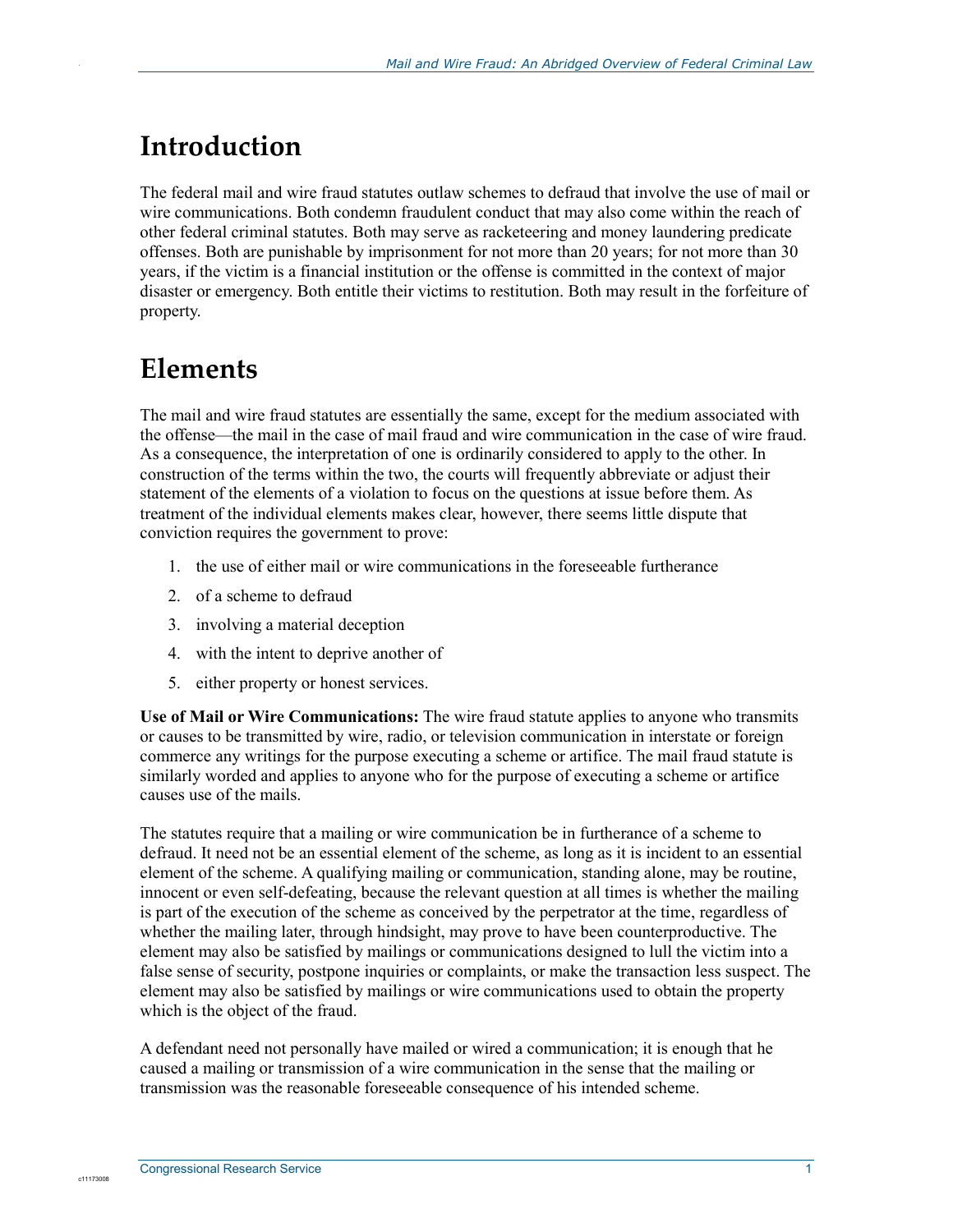**Scheme to Defraud:** The mail and wire fraud statutes both prohibit, in pertinent part, any scheme or artifice to defraud, or to obtain money or property by means of false or fraudulent pretenses, representations, or promises, or deprive another of the right to honest services by such means. From the beginning, Congress intended to reach a wide range of schemes to defraud, and has expanded the concept whenever doubts arose. It added the second prong—obtaining money or property by false pretenses, representations, or promises—after defendants had suggested that the term "scheme to defraud" covered false pretenses concerning present conditions but not representations or promises of future conditions. More recently, it added Section 1346 to make it clear the term "scheme to defraud" encompassed schemes to defraud another of the right to honest services. Even before that adornment, the words were understood to refer to wronging one in his property rights by dishonest methods or schemes, and usually signify the deprivation of something of value by trick, deceit, chicane, or overreaching.

The statutes condemn schemes to defraud—both the successful and the unsuccessful. Nevertheless, there may be some question whether the statutes reach those schemes designed to deceive the gullible though they could not ensnare the reasonably prudent. It is not uncommon for the courts to declare that to demonstrate a scheme to defraud the government needs to show that the defendant's communications were reasonably calculated to deceive persons of ordinary prudence and comprehension. One court considered these statements no more than an identification of a point at which the government has satisfied its burden in a particular case, without addressing whether a lesser quantum of evidence might suffice in other cases. In any event, the question may be more clearly present in the context of the defendant's intent and the materiality of deception, matters discussed below.

**Materiality:** Neither the mail nor the wire fraud statute include a reference to materiality. Yet materiality is an element of each offense, because at the time of the statutes' enactment, the word "defraud" was understood to require a misrepresentation or concealment of a material fact. A statement is material for mail or wire fraud purposes only if it has the natural tendency to influence or be capable of influencing the person to whom it was addressed.

**Intent:** Under both statutes, intent to defraud requires a willful act by the defendant with the intent to deceive or cheat, usually, but not necessarily, for the purpose of getting financial gain for one's self or causing financial loss to another. A defendant has a complete defense if he believes the deceptive statements or promises to be true or otherwise acts in good faith. A defendant has no such defense, however, if he blinds himself to the truth. Nor is it a defense if he intends to deceive but feels his victim will ultimately profit or be unharmed.

**Money, Property, or Honest Services:** The mail and wire fraud statutes speak of schemes to defraud or to obtain money or property. They clearly protect against deprivations of tangible property. Their protection of intangibles has not always been as clear. They do protect intangible *property* rights, although they do not apply to certain intangible rights in property that have no value in the hands of the victim of a scheme.

Some time ago, the Supreme Court held in *McNally v. United States* that the protection does not extend to "the intangible right of the citizenry to good government." Soon after *McNally*, Congress enlarged the mail and wire fraud statute coverage to include the intangible right to honest services, by defining the term "scheme or artifice to defraud" to include [s] a scheme or artifice to deprive another of the intangible right to honest services. Lest the expanded definition be found unconstitutionally vague, the Court in *Skilling v. United States* limited its application to cases of bribery or kickbacks.

c11173008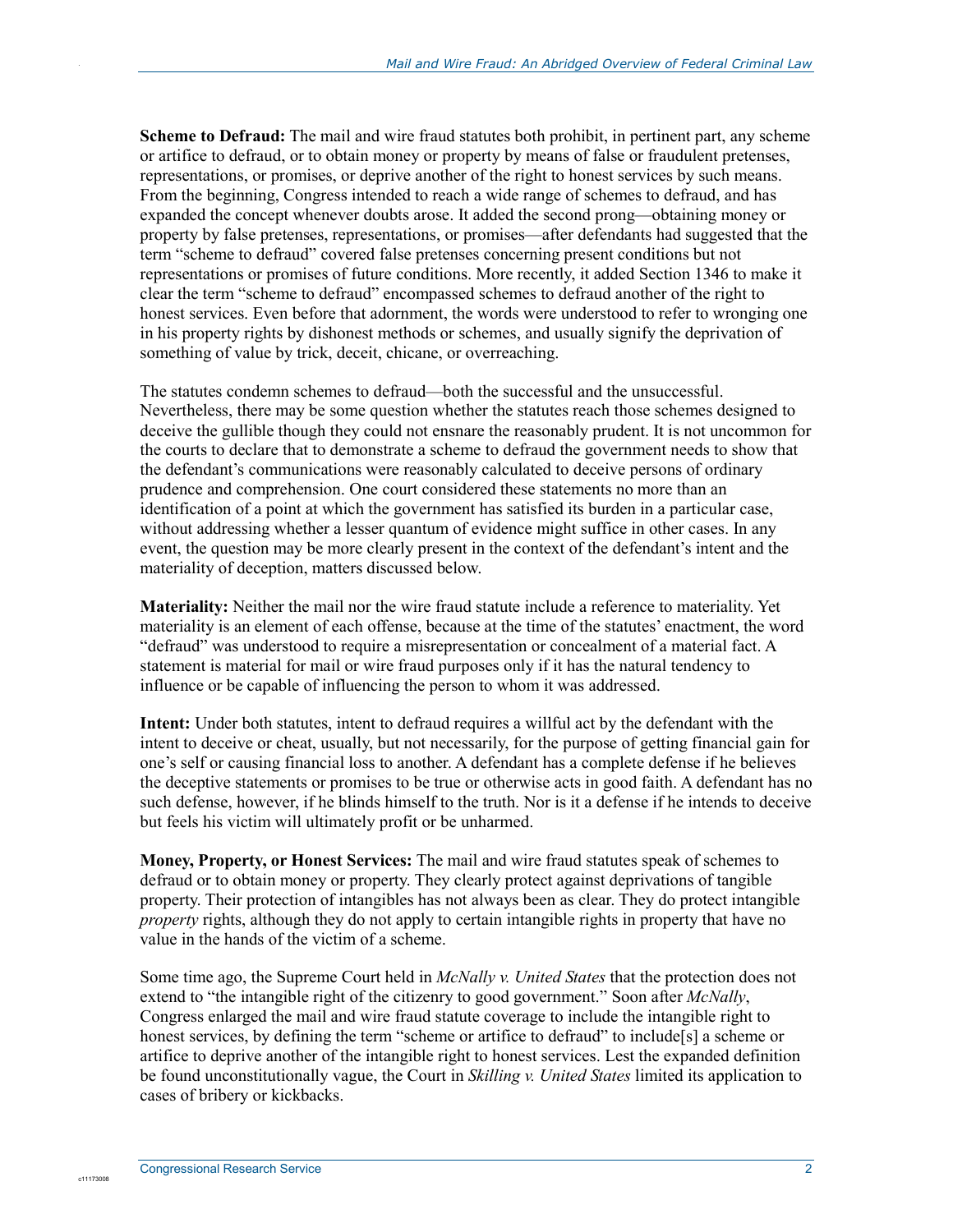### **Aiding and Abetting, Attempt, and Conspiracy**

Attempting or conspiring to commit mail or wire fraud or aiding and abetting the commission of those offenses carries the same penalties as the underlying offense. In order to aid and abet another to commit a crime it is necessary that a defendant in some sort associate himself with the venture, that he participate in it as in something that he wishes to bring about, that he seek by his action to make it succeed.

To prove conspiracy to commit either wire or mail fraud, the government must establish that (1) two or more persons, directly or indirectly, reached an agreement to devise and execute a scheme to defraud; (2) the defendant knew the unlawful purpose of the agreement; and (3) the defendant joined in the agreement willfully, that is, with the intent to further the unlawful purpose. Most appellate courts do not list an overt act requirement among the elements of the offense, although the Sixth Circuit identifies it as a necessary element. The offense is complete upon agreement without the necessity of an overt act committed in its furtherance. As a general rule, a conspirator is liable for any other offenses that a co-conspirator commits in the foreseeable furtherance of the conspiracy. Such liability, however, extends only until the objectives of the conspiracy have been accomplished or the defendant has withdrawn from the conspiracy.

Where attempt has been made a separate offense, conviction ordinarily requires that the defendant commit a substantial step towards the completion of the underlying offense with the intent to commit it. It does not, however, require the attempt to have been successful. Unlike conspiracy, a defendant may not be convicted of both the substantive offense and the lesser included crime of attempt to commit it.

# **Sentencing**

.

A mail and wire fraud are punishable by imprisonment for not more than 20 years and a fine of not more than \$250,000 (not more than \$500,000 for organizations), or fine of not more than \$1 million and imprisonment for not more than 30 years if the victim is a financial institution or the offense was committed in relation to a natural disaster. Conviction may also result in probation, a term of supervised release, a special assessment, a restitution order, and/or a forfeiture order.

**Restitution:** Restitution is ordinarily required of those convicted of mail or wire fraud. The victims entitled to restitution include those directly and proximately harmed by the defendant's crime of conviction, and in the case of an offense that involves as an element a scheme, conspiracy, or patterns of criminal activity—like mail and wire fraud—any person directly harmed by the defendant's conduct in the course of the scheme, conspiracy, or pattern.

**Forfeiture:** Property that constitutes the proceeds of mail or wire fraud is subject to confiscation by the United States. It may be confiscated pursuant to either civil forfeiture or criminal forfeiture procedures. Civil forfeiture proceedings are conducted treating the property itself as the defendant. Criminal forfeiture proceedings are conducted as part of the criminal prosecution of the property owner. A number of defendants, convicted of either mail or wire fraud, have argued to no avail that they should not be held liable for restitution and forfeiture.

c11173008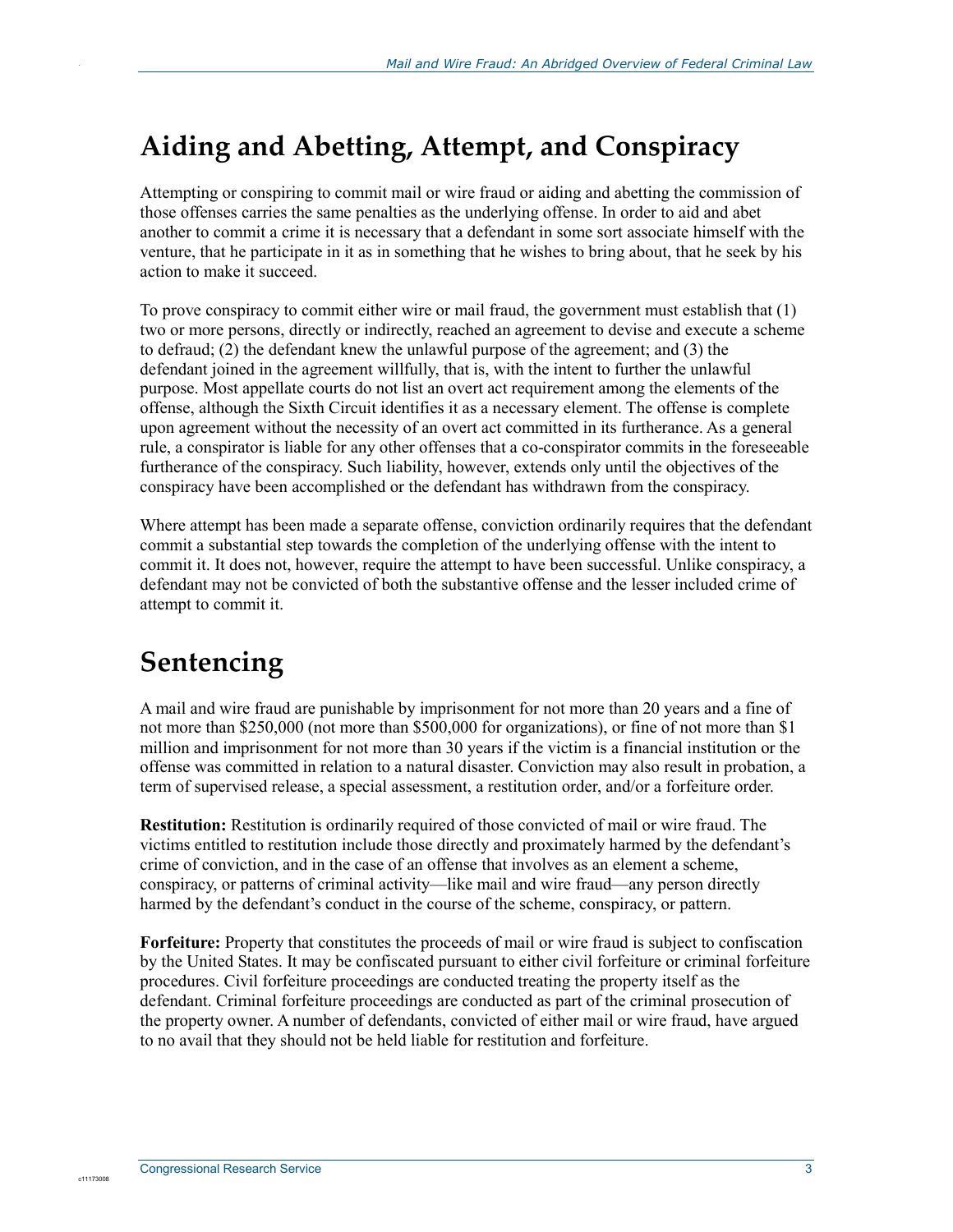#### **Related Criminal Provisions**

.

The mail and wire fraud statutes essentially outlaw dishonesty. Due to their breadth, misconduct that constitutes mail or wire fraud may constitute a violation of one or more other federal criminal statutes as well. This overlap occurs perhaps most often with respect to (1) crimes for which mail or wire fraud are predicate offenses; (2) fraud proscribed under jurisdictional circumstances other than mail or wire use; and (3) honest services fraud in the form of bribery or kick backs.

**Predicate Offense Crimes:** Some federal crimes have as an element the commission of some other federal offense. The money laundering statute, for example, outlaws laundering the proceeds of various predicate offenses. The racketeering statute outlaws committing predicate offense to operate a racketeering enterprise. Mail and wire fraud are predicate racketeering and money laundering predicate offenses.

*RICO*: The Racketeering Influenced and Corrupt Organization (RICO) provisions outlaw acquiring or conducting the affairs of an enterprise, engaged in or whose activities affect interstate commerce, through loan sharking or the patterned commission of various other predicate offenses. The elements under the more commonly prosecuted conduct prong are (1) conducting the affairs; (2) of an enterprise; (3) through a pattern; (4) of racketeering activity. "Racketeering activity" means, among other things, any act which is indictable under either the mail or wire fraud statutes. As for pattern, a person cannot be subjected to the sanctions [of RICO] simply for committing two widely separate and isolated criminal offenses. Instead, the term 'pattern' itself requires the showing of a relationship between the predicates and of the threat of continuing activity. It is this factor of *continuity plus relationship* which combines to produce a pattern.

The pattern of predicate offenses must be used by someone employed by or associated with a qualified enterprise to conduct or participate in its activities. The "conduct or participate" element requires a defendant to have some part in directing those activities. The element is not satisfied unless one has participated in the operation or management of the enterprise itself. Nevertheless, an enterprise is operated not just by upper management but also by lower rung participants in the enterprise who are under the direction of upper management.

The enterprise may be either any group of individuals, any legal entity, or any group "associated in fact." An enterprise "associated in fact" must have at least three structural elements: a purpose, relationships among those associated with the enterprise, and longevity sufficient to permit these associates to pursue the enterprise's purpose. Qualified enterprises are only those that engaged in, or the activities of which affect, interstate or foreign commerce.

RICO violations are punishable by imprisonment for not more than 20 years and a fine of not more than \$250,000 (not more than \$500,000 for organizations). The crime is one for which restitution must be ordered when one of the predicate offenses is mail or wire fraud. RICO has one of the first contemporary forfeiture provisions covering property and interests acquired through RICO violations. As noted earlier, any RICO predicate offense is by virtue of that fact a money laundering predicate. Victims enjoy a cause of action for treble damages when injured in their business or property by reason of a RICO violation.

*Money Laundering*: Mail and wire fraud are both money laundering predicate offenses, as well. Among other things, the most commonly prosecuted federal money laundering statute, 18 U.S.C.

c11173008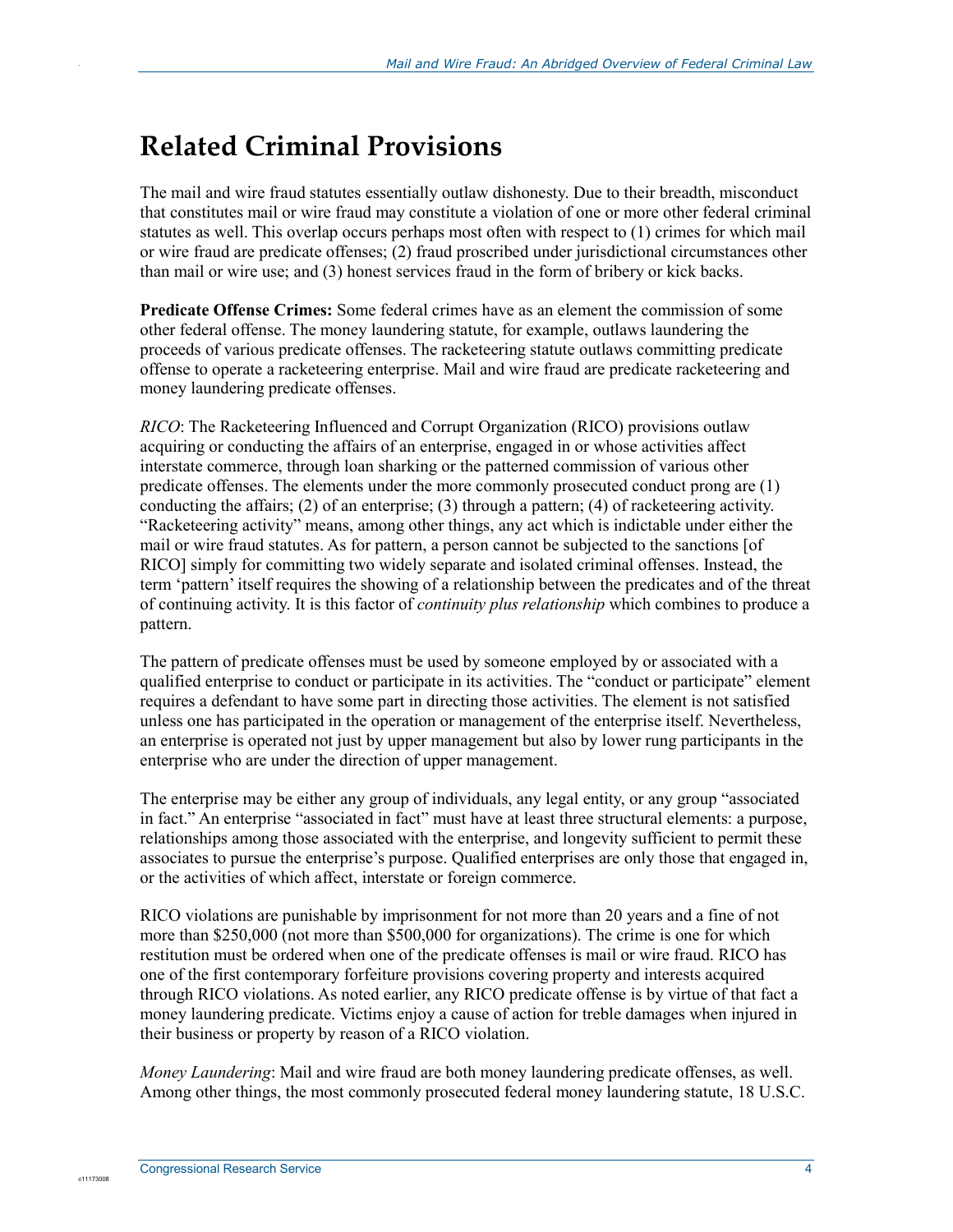1956, outlaws knowingly engaging in a financial transaction involving the proceedings of a "specified unlawful activity" (a predicate offense) for the purpose (1) of laundering the such proceeds or (2) of promoting further predicating offenses.

To establish the laundering or concealment offense, the government must establish that (1) the defendant conducted, or attempted to conduct a financial transaction which in any way or degree affected interstate commerce or foreign commerce; (2) the financial transaction involved proceeds of illegal activity; (3) the defendant knew the property represented proceeds of some form of unlawful activity; and (4) the defendant conducted or attempted to conduct the financial transaction knowing the transaction was designed in whole or in part to conceal or disguise the nature, the location, the source, the ownership, or the control of the proceeds of specified unlawful activity.

To prove the promotional offense, the government must demonstrate that the defendant (1) conducted a financial transaction that involved the proceeds of unlawful activity; (2) knew the property involved was proceeds of unlawful activity; and (3) intended to promote that unlawful activity.

Nothing in either provision suggests that the defendant must be shown to have committed the predicate offense. Yet, simply establishing that the defendant spent or deposited the proceeds of the predicate offense is not enough without proof of an intent to promote or conceal.

Either offense is punishable by imprisonment for not more than 20 years and a fine of not more than \$500,000. Property involved in a transaction in violation of Section 1956 is subject to civil and criminal forfeiture.

Merely depositing the proceeds of a predicate offense does not alone constitute a violation of Section 1956. It is enough for a violation of Section 1957, if more than \$10,000 is involved. Section 1957 uses Section 1956's definition of specified unlawful activities. Thus, mail and wire fraud are predicate offenses for purposes of Section 1957. Section 1957 differs from Section 1956 in two critical respects: It requires that the property have a value greater than \$10,000, but it does not require that the defendant know of [the] design to conceal or promote aspects of the transaction or that anyone have such a design.

Violations are punishable by imprisonment for not more than 10 years and a fine of not more than \$250,000 (not more than \$500,000) for organizations. The property involved in a violation is subject to forfeiture under either civil or criminal procedures.

**Fraud Under Other Jurisdictional Circumstances:** This category includes the offenses that were made federal crimes because they involve fraud against the United States, as well as the other frauds that share chapter 63 with the mail and wire fraud sections. The most prominent are proscriptions against defrauding the United States by submitting false claims, conspiracy to defraud the United States, and material false statements in matters within the jurisdiction of the United States. Bank fraud, health care fraud, securities and commodities fraud, and fraud in foreign labor contracting are all chapter 63 companions of mail and wire fraud.

#### *Defrauding the United States—False claims*:

Section 287 outlaws the knowing submission of a false claim against the United States, 18 U.S.C. 287. To sustain a conviction under  $\S 287$ , the government must prove (1) that the defendant

c11173008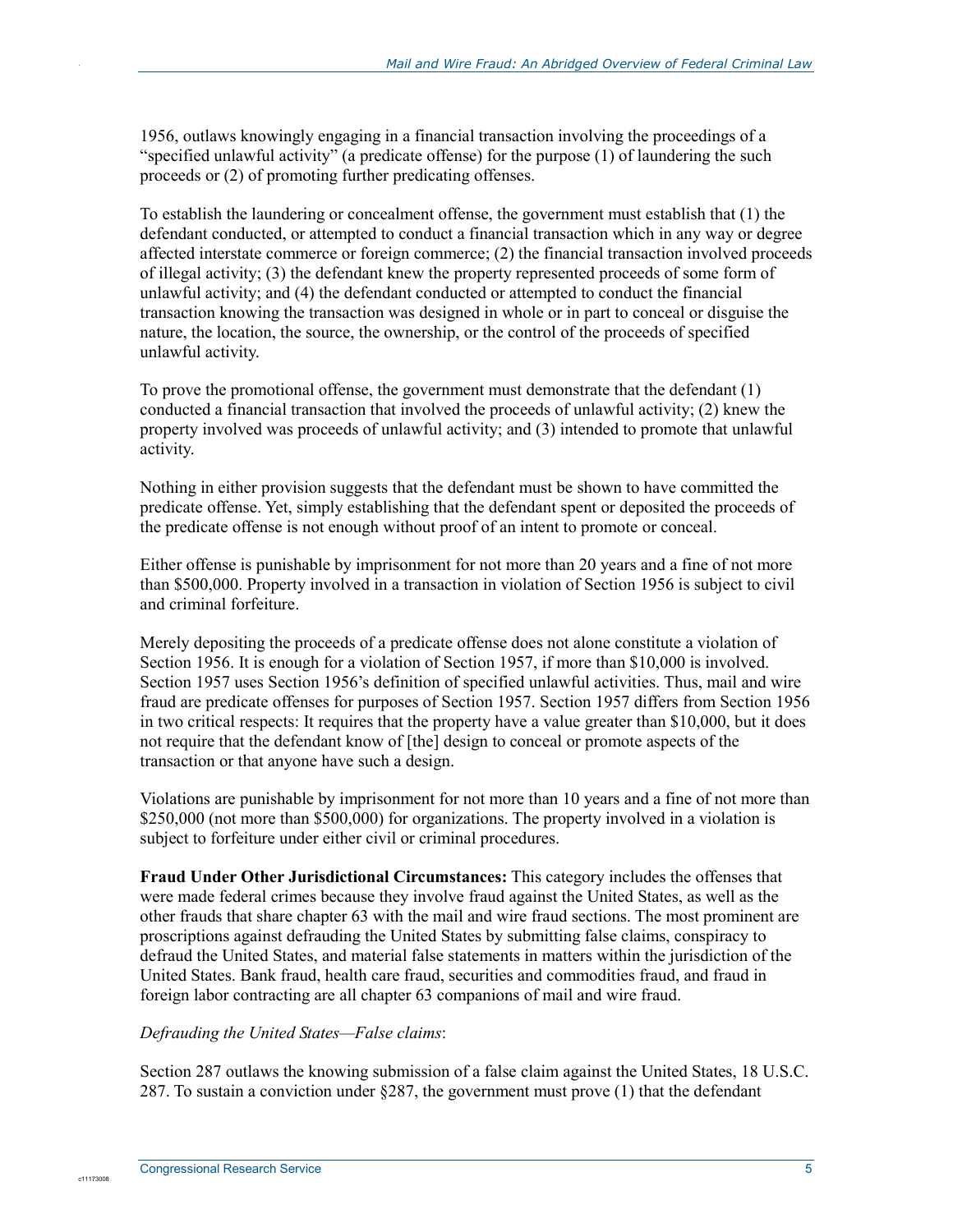presented a false or fraudulent claim against the United States; (2) that the claim was presented to an agency of the United States; and (3) that the defendant knew that the claim was false or fraudulent. The offense carries a sentence of imprisonment for not more than five years and a fine of not more than \$250,000 (not more than \$500,000 for organizations). The crime is one for which restitution must be ordered. There is no explicit authority for confiscation of property tainted by the offense, but either a private individual or the government may bring a civil action for treble damages. It is neither a RICO nor a money laundering predicate offense.

*Conspiracy to defraud the U.S.*: The general conspiracy statute, 18 U.S.C. 371, has two parts. It outlaws conspiracies to violate the laws of the United States. More relevant here, it also outlaws conspiracies to defraud the United States. To prove conspiracy to defraud the United States, the government must show (1) an agreement between two or more persons, (2) to defraud the United States, and (3) an overt act on the part of one of them in furtherance of the conspiracy. The "fraud covered by the statute reaches any conspiracy for the purpose of impairing, obstructing or defeating the lawful functions of any department of the Government" by "deceit, craft or trickery, or at least by means that are dishonest." Unlike mail and wire fraud, the government need not show that the scheme was designed to deprive another of money, property, or honest services; it is enough that to show that the scheme is designed to obstruct governmental functions.

Conspiracy to defraud the United States is punishable by imprisonment for not more than five years and a fine of not more than \$250,000 (not more than \$500,000 for organizations). It is neither a RICO nor a money laundering predicate offense. It is an offense for which restitution must be ordered. There is no explicit authority for confiscation of property tainted by the offense.

*False statements*: Section 1001 outlaws knowingly and willfully making a material false statement on a matter within the jurisdiction of the executive, legislative, or judicial branch of the federal government, 18 U.S.C. 1001. A matter is material for purposes of Section 1001 when it has a natural tendency to influence, or is capable of influencing, the decision of the individual or entity to whom it is addressed. A matter is within the jurisdiction of a federal entity when it has the power to exercise authority in a particular matter and may exist when false statements [are] made to state or local government agencies receiving federal support or subject to federal regulation.

A violation of Section 1001 is punishable by imprisonment for not more than five years and a fine of not more than \$250,000 (not more than \$500,000 for organizations). It is neither a RICO nor a money laundering predicate offense. It is an offense for which restitution must be ordered. There is no explicit authority for confiscation of property tainted by the offense, unless the offense relates to the activities of various federal financial entities. However, in a situation where the offense involves the submission of a false claim either a private individual or the government may bring a civil action for treble damages.

*Fraud Elsewhere in Chapter 63*: Chapter 63 contains four other fraud proscriptions in addition to mail and wire fraud: bank fraud (18 U.S.C. 1344), health care fraud (18 U.S.C. 1347), securities and commodities fraud (18 U.S.C. 1348), and fraud in foreign labor contracting (18 U.S.C. 1351). Each relies on a jurisdictional base other than use of the mail or wire communications.

*Bank Fraud*: The bank fraud statute outlaws schemes to (1) defraud a federally insured financial institution, or (2) to falsely obtain property from such an institution. To establish the scheme to defraud offense, the government must prove (1) the defendant knowingly executed or attempted

c11173008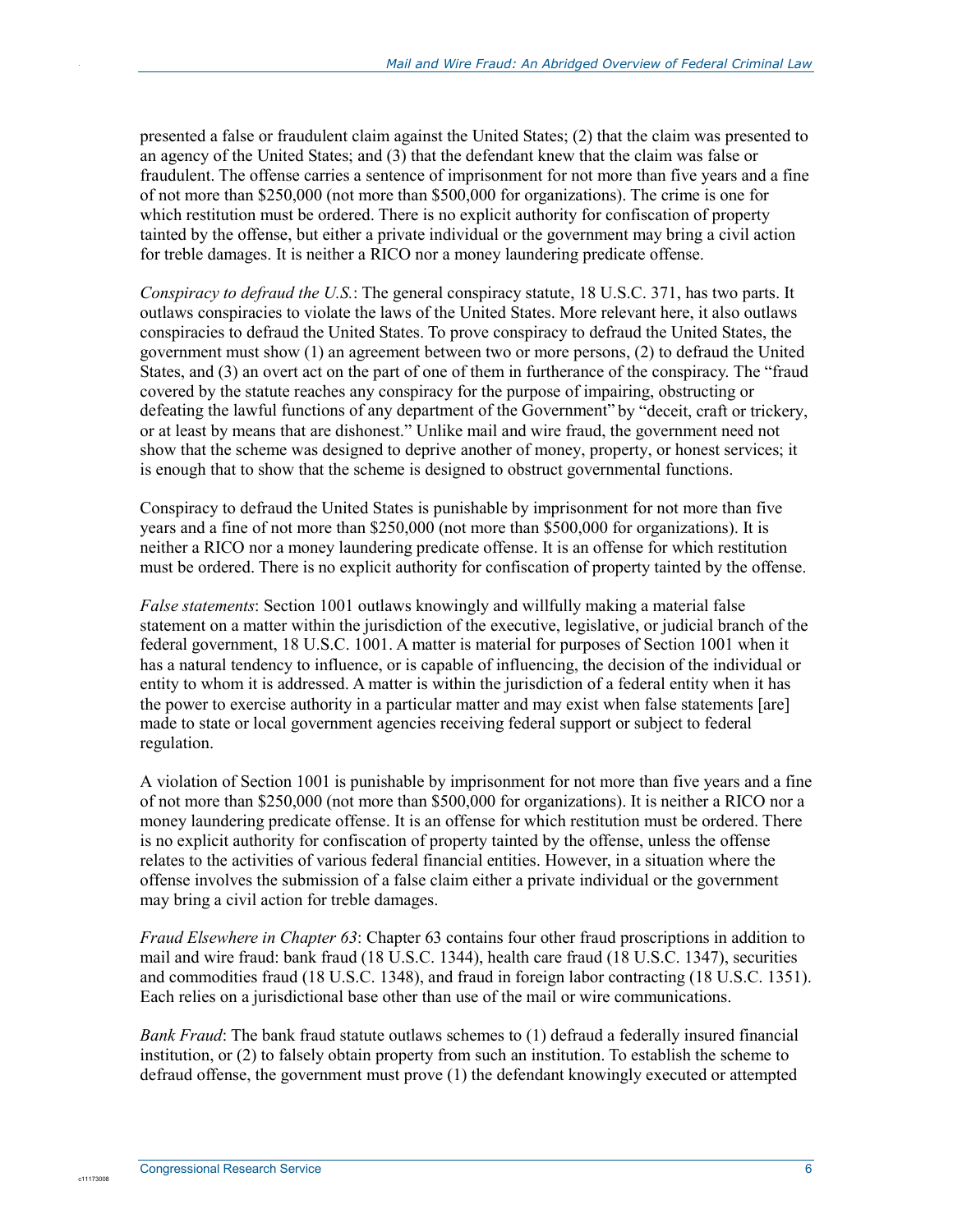to execute a scheme or artifice to defraud a financial institution; (2) the defendant had the intent to defraud a financial institution; and (3) the bank involved was federally insured.

To establish the "falsely obtain" violation, the government must show that (1) a scheme existed to obtain money, funds, or credit in the custody or control of a federally insured financial institution; (2) the defendant participated in the scheme by means of a material false pretenses, representations, or promises; and (3) the defendant acted knowingly.

Violation of either offense is punishable by imprisonment for not more than 30 years and a fine of not more than \$1 million. Bank fraud is both a RICO and a money laundering predicate offense. Conviction also requires an order for victim restitution. Property constituting the proceeds of a violation is subject to forfeiture under either civil or criminal procedure.

*Health Care Fraud*: The health care fraud proscription in Section 1347 has two prongs as well. It outlaws knowingly and willfully executing a scheme either (1) to defraud a health care benefit program, or (2) to falsely obtain property from a health care benefit program—in connection with the delivery of, or payment for, health care products or services. Construction of the two prongs mirrors the effort elsewhere, e.g., To obtain a conviction for health care fraud under 18 U.S.C. §1347, the government is required to prove beyond a reasonable doubt that the defendant: (1) knowingly devised a scheme or artifice to defraud a health care benefit program in connection with the delivery of or payment for health care benefits, items, or services; (2) executed or attempted to execute this scheme or artifice to defraud; and (3) acted with intent to defraud. The intent element, however, is a little different. Conviction requires a knowing and willful intent. To establish knowledge and willfulness, the government must prove that the defendant acted with knowledge that his conduct was unlawful, but it need show that the defendant knew of or intended to violation Section 1347 specifically.

Section 1347's penalty structure is also somewhat distinctive. General violations are punishable by imprisonment for not more than 10 years and fines of not more than \$250,000. If serious bodily injury results, however, the maximum penalty is increased to imprisonment for not more than 20 years, and to imprisonment for life or any term of years should death result. Section 1347 offenses are neither money laundering nor RICO predicate offenses. They do entitle the government to restitution, but not to forfeiture of any tainted property.

*Securities and Commodities Fraud*: The securities and commodities fraud prohibition in Section 1348 features the same two pronged approach. It outlaws knowingly executing or attempt to execute a scheme (1) to defraud or (2) to falsely obtain money or property—with respect to commodities or securities. Under Section 1348(1), the government must provide sufficient evidence to establish that the defendant had (1) fraudulent intent; (2) a scheme or artifice to defraud; and (3) a nexus with a security. Alternatively, pursuant to Section 1348(2), the government can show that [the defendant] executed: (1) a scheme or artifice; (2) to obtain, by means of false or fraudulent pretenses, representations, or promises, any money or property; while possessing (3) fraudulent intent. Moreover, the government must also show that the false and misleading statements were material.

Offenders face imprisonment for not more than 25 years and fines of not more than \$250,000 (not more than \$500,000 for organizations). The offense is neither a money laundering nor a RICO predicate offense. Victim restitution must be ordered upon conviction, but forfeiture is not authorized.

c11173008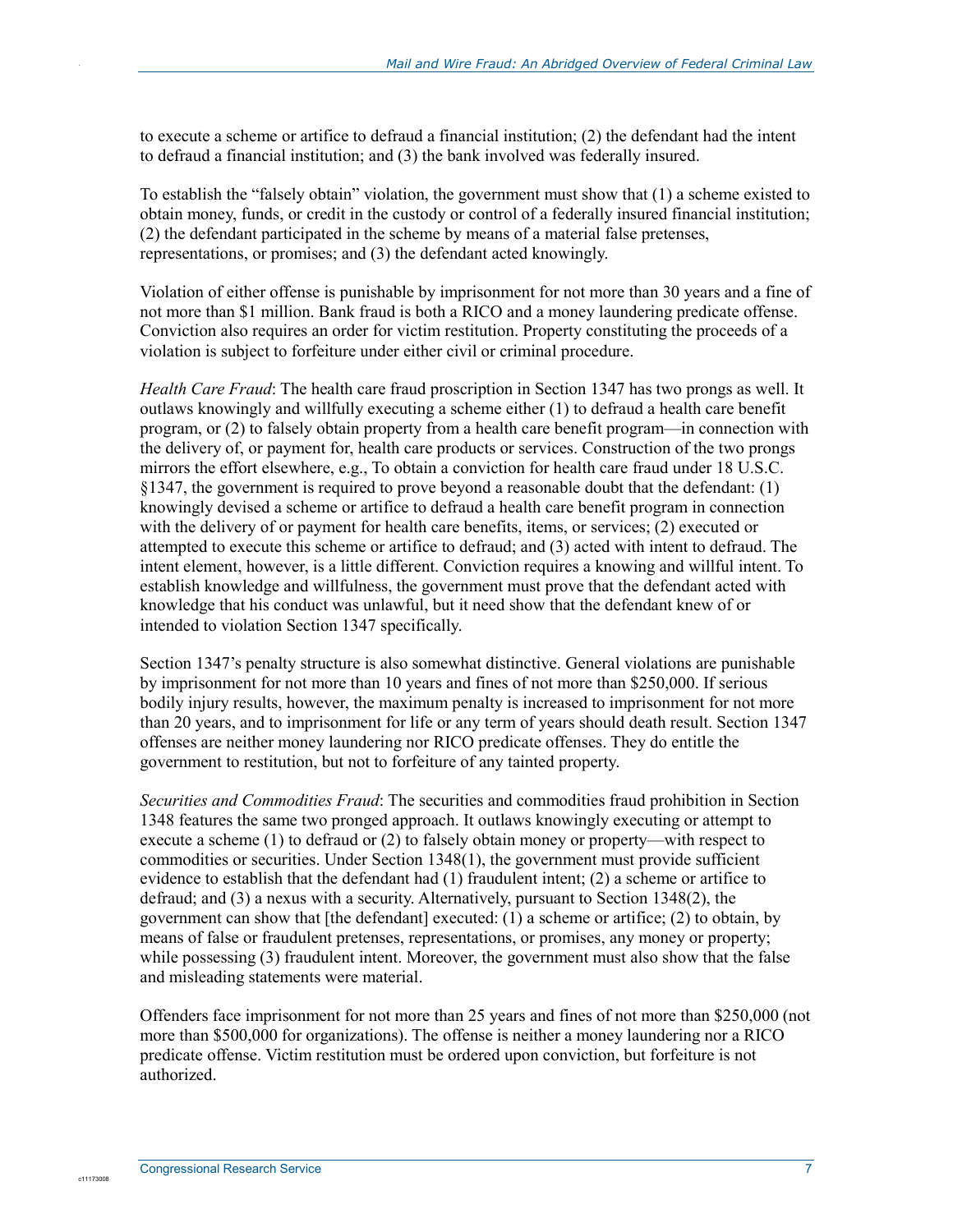*Fraud in Foreign Labor Contracting*: The recently enacted fraud in foreign labor contracting section, 18 U.S.C. 1351, establishes a 5-year felony for various fraudulent overseas recruiting and hiring practices for work to be performed within the United States or under federal contracts abroad. The offense is a RICO predicate offense and consequently a money laundering predicate offense as well. A restitution order is required at sentencing, but forfeiture is not authorized.

**Honest Services Fraud Elsewhere:** After *Skilling*, honest services mail and wire fraud consists of bribery and kickback schemes furthered by use of the mail or wire communications. Mail and wire fraud aside, the principal bribery and kickback statutes include 18 U.S.C. 201 (bribery of public officials), 666 (bribery relating to federal programs), 1951 (extortion under color of official right); 15 U.S.C 78dd-1 to 78dd-3 (foreign corrupt practices); and 42 U.S.C. 1320a-7b (Medicare/ Medicaid anti-kickback).

*Bribery of Public Officials*: Conviction for violation of Section 201 requires a showing that something of value was corruptly offered or promised to a public official or corruptly sought or agreed to be received by a public official with intent to influence any official act or in return for being influenced in the performance of any official act.

The hallmark of the offense is a corrupt quid pro quo, a specific intent to give or receive something of value in exchange for an official act. The public officials covered include federal officers and employees, those of the District of Columbia, and those who perform tasks for or on behalf the United States or any its departments or agencies. The official acts that constitute the objective of the corrupt bargain include any decision or action relating to any matter coming before an individual in his official capacity.

Section 201 punishes bribery with imprisonment for up to 15 years, a fine of up to \$250,000 (up to \$500,000 for an organization), and disqualification from future federal office or employment. Section 201 is a RICO predicate offense and consequently also a money laundering predicate offense. The proceeds of a bribe in violation of Section 201 are subject to forfeiture under either civil or criminal procedure.

*Bribery Related to Federal Programs*: Section 666 outlaws bribes offered to, or solicited by, agents of any state, local, tribal, or private entity—that receives more than \$10,000 in federal benefits—in relation to a transaction of \$5,000 or more. Agents are statutorily defined as persons authorized to act on behalf of another person or a government and, in the case of an organization or government, includes a servant or employee, and a partner, director, officer, manager, and representative. Where the bribe-giver receives an intangible benefit, the bribe amount may be used as a proxy to stand for the value of the business or transaction. The circuits appear divided over whether the government must establish a quid pro quo as in a Section 201 bribery case. The government, however, need not establish that the tainted transaction involves federal funds.

Violations of Section 666 are punishable by imprisonment for not more than 10 years and a fine of not more than \$250,000 (not more than \$500,000 for organizations). Section 666 offenses are money laundering predicate offenses. Section 666 offenses are not among the RICO federal predicate offenses, although bribery in violation of state felony laws is a RICO predicate offense. The proceeds of a bribe in violation of Section 666 are subject to forfeiture under either civil or criminal procedure.

*Hobbs Act*: The Hobbs Act, 18 U.S.C. 1951, outlaws obtaining the property of another under "color of official right," in a manner that has an effect on interstate commerce. Conviction

c11173008